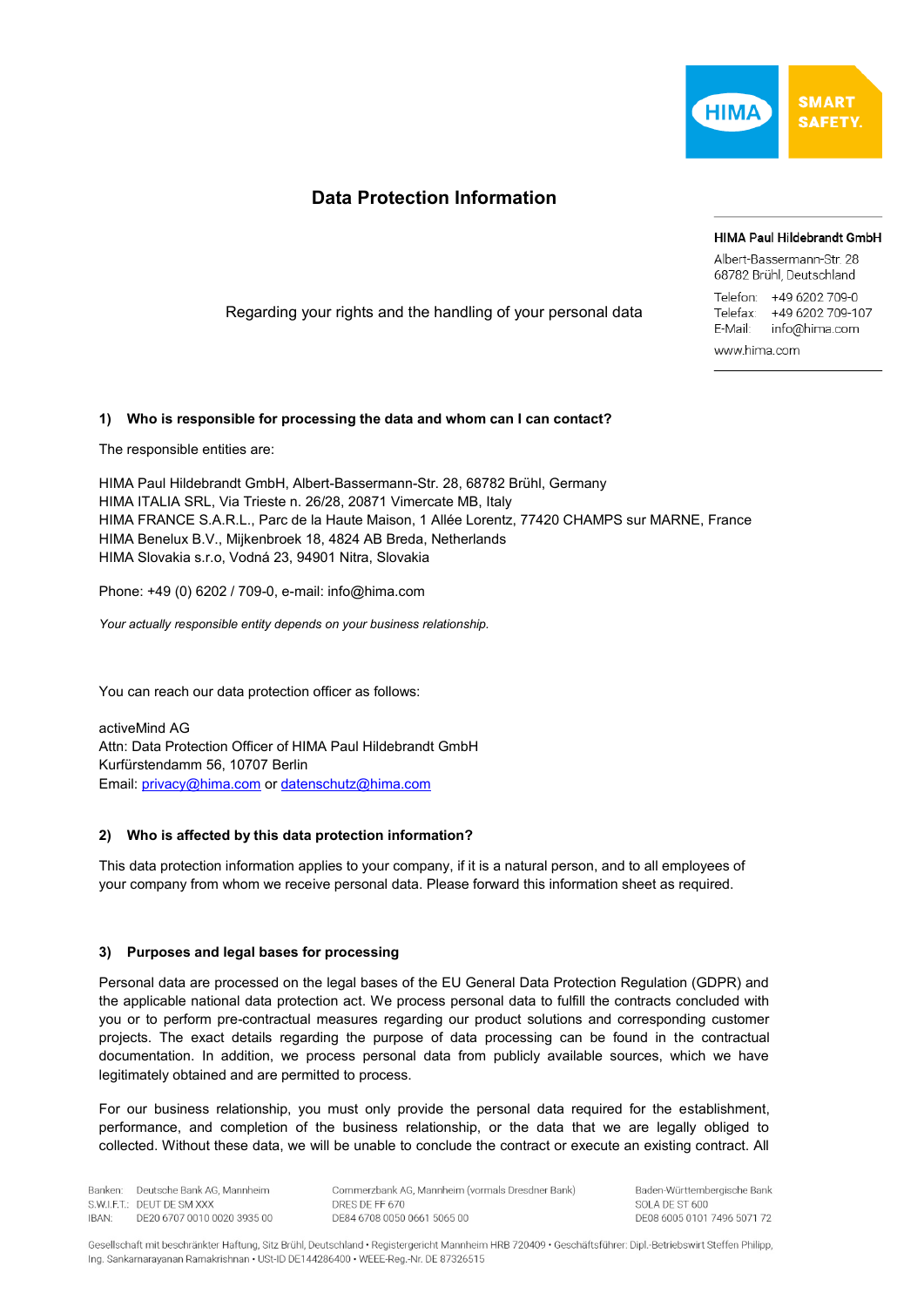

other personal data shall be provided solely on a voluntary basis and shall serve to optimize our business relationship.

Insofar as you have given us your consent to the processing of personal data for certain purposes, the legality of this processing is given based on your consent. The exact details regarding the purpose of data processing can be found in the relevant declaration of consent.

Furthermore, we process data where we are required by law or when it is in the public interest. This includes, but is not limited to, processing data for identity verification, checking sanction lists, fraud and money laundering prevention, or for fulfilling inspection, documentation, and reporting obligations under tax and commercial law.

Where necessary, we process data beyond the purpose of fulfilling a contract in order to protect the legitimate interests of ourselves or third parties, as in the following cases, for example:

- Reviewing and optimizing procedures for needs analysis and direct customer contact
- Advertising and market and opinion research, where you have not objected to this use
- Establishing legal claims and defense in legal conflicts
- Ensuring the information security and IT operation of our company
- Preventing and investigating criminal offences
- Taking measures for building and system security, as well as securing domiciliary rights
- Video surveillance is used to collect evidence of criminal offences. It serves to protect our customers and employees, as well as the house right.

#### **4) Disclosure of your data**

Within our organization, only those departments that require your data to fulfill our contractual and legal obligations shall have access. This includes data processing in the HIMA group of companies. Data is exchanged between the HIMA companies for processing purposes within the scope of central group services and for improved handling as part of our business relationship.

In addition, processors contracted by us may receive data for these purposes. These companies are usually from the IT service, logistics, printing service, telecommunication, debt collection, consulting, marketing and sales, and, if necessary, the maintenance and supply sectors.

Data shall be disclosed to recipients outside of the HIMA companies only if required to do so by law, you have granted consent, or we are authorized to provide information. Under these conditions, recipients of personal data can be, for example, authorities or business partners.

Your personal data shall be transmitted to third countries (countries outside the European Economic Area) only if this is required for the execution of our contractual relationship, you have granted consent, or there is a legal basis for this transfer. In particular, data is transmitted to third countries in which we provide a service, e.g., if the HIMA company is located in a third country. To ensure an adequate level of data protection, appropriate contractual agreements have been concluded in accordance with the requirements of the GDPR, e.g., through standard EU contract clauses. For some countries, adequacy decisions have also been taken by data protection authorities (depending on the order). Further information on the guarantees can be obtained from the responsible entity mentioned under 1).